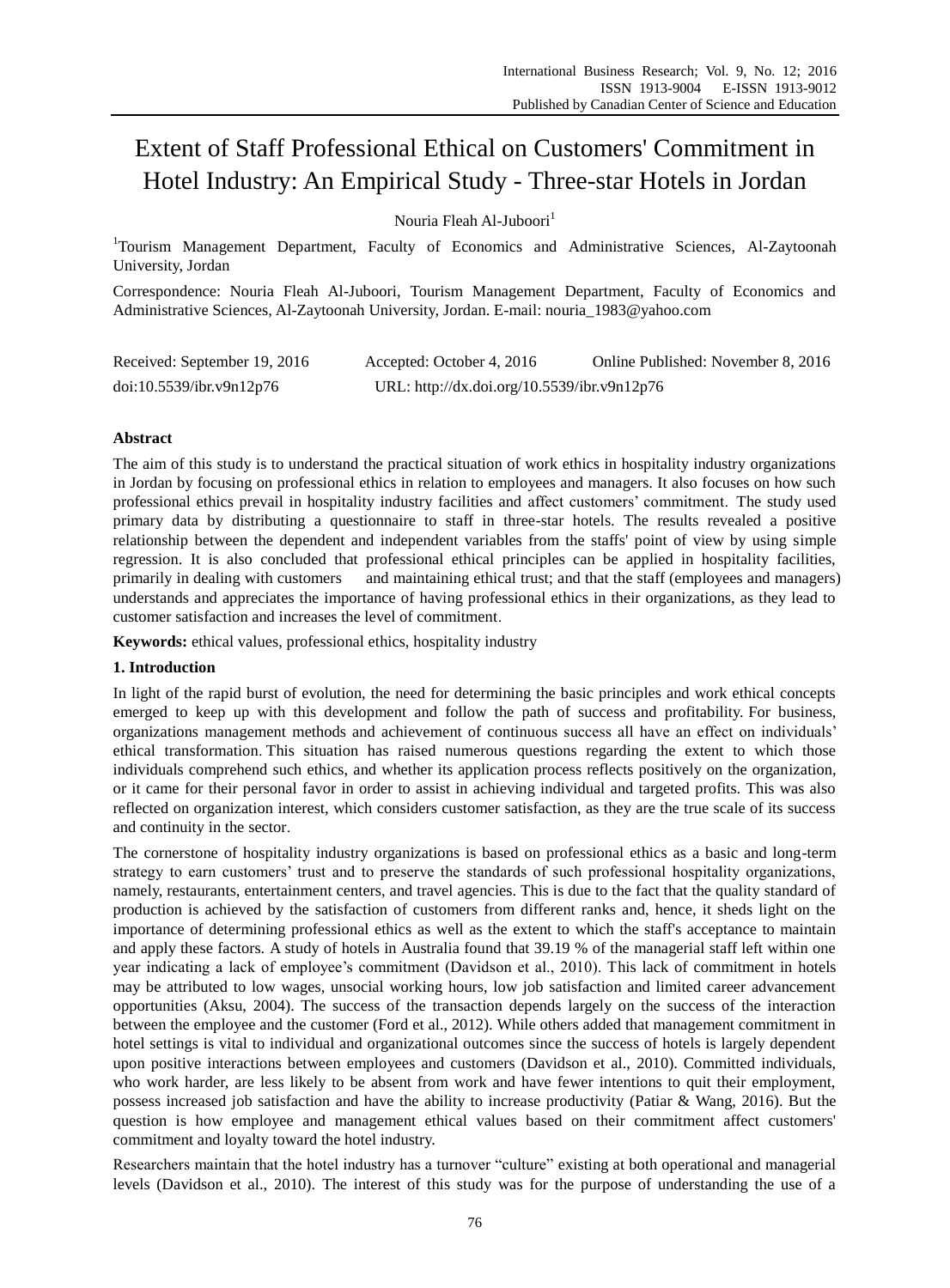specific work ethic in hospitality industry organizations staff, the acceptability of professional ethics and finding out the extent of their implementation on customers' commitment toward hotel industry.

## **2. Research Problem**

Scientific references for this type of study for the hospitality industry in Jordan are limited. Small- and medium-sized enterprises (SMEs), defined as organizations with less than 250 employees (OECD, 2014), have less ability to retain employees than their larger competitors. Large organizations can usually offer better payment and more promising career prospects (Nadin & Cassell, 2007). This forms a challenge and research problem to seek if there are any professional ethics that are considered as principles, and how do these ethics affect the operating results of the hotels in Jordan and whether customers are satisfied while the organization reaches its targeted profits.

## **3. Importance of Study**

The research tries to pinpoint the following points:

1. Identify entrepreneurial staff professional ethics in order to be applied in the hospitality sector facilities which affect product quality in Jordan in general.

2. To identify the difference between employee and management perspectives in order to reduce the gap between the two parties through correcting erroneous paths pursued by management and to enhance principles that help employees compete in order to improve production levels.

3. To find out solutions to research problems, through concluding ethical knowledge applied in the hospitality industry.

## **4. Objectives of Study**

This study seeks to achieve the following:

1. Stand on employees' professional ethics and their effect on customers' commitment toward the hotel.

2. Identify the relationship between managers' professional ethics and its effect on the customers' commitment and loyalty toward the hotel.

### **5. Hypotheses of the Study**

The hypotheses of this study have been divided to fit study model dimensions as follows:

### **Main hypothesis:**

There is a statistically significant relationship between hotel staff awareness of ethical concepts and customers' commitment. The main hypothesis was divided into two sub-hypotheses, which are:

H1: There is a significant relationship between employee professional ethics and customers' commitment.

H2: There is a significant relationship between managers' professional ethics and customers' commitment.

## **6. Literature Review and Theoretical Framework**

Opening opportunities for organizations to deal directly with staff through regular meetings to clarify the importance of implementing business ethics may ease every staff member's task. Some argue that psychological discomfort may be caused due to miscommunication between managers and employees and then cause dissatisfaction of both teams which may eventually affect the customers' commitment toward the institute. However, if each team acts help in raising morals among staff, then this in its turn raises loyalty rates, which may be reflected positively on the customers' commitment. The tension and development of committed, satisfied and motivated employees is vital, as this type of employee is likely to work harder and contribute more to business performance, compared to those who are not very involved in the organization, due to their greater individual effort (Karatepe, 2013). Moreover, it must meet consumer expectations that are constantly developing in regard to the quality of service (Skogland & Siguaw, 2004). The specific organizational context of development essentially relates to the hotel establishment's strategy, structure, technology, culture and to the characterization of its employees and managers' commitment, competencies and skills (Prud'homme & Raymond, 2016).

Ethics are defined as disciplines that deal with what is good or bad, duty and commitment (Carroll, 2006), or it is the set of principles, standards and values that enhance individual behavior in different selections (Ghalibi & Ameri, 2007). While profession ethics or business ethics are the behavior in the business area, they are the total sum of experiences, education, the director rearing or members of project board of directors. Ethics in every society is the product of long historical development and are necessary for society formation, maintaining, and stability (Alake, 2008). The sources of ethics in community are numerous since they come through religious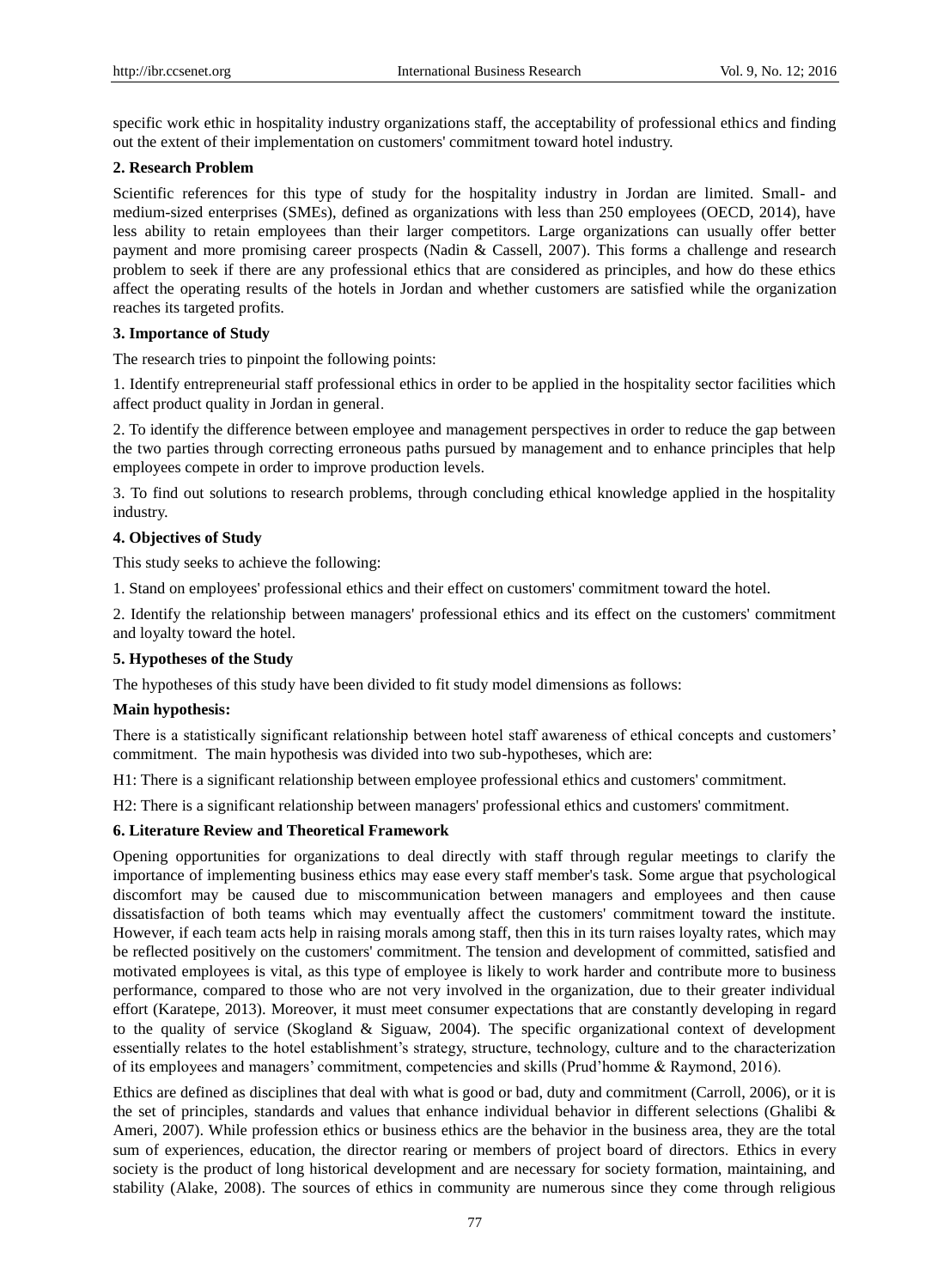beliefs, community's history, experience, cultural national traditions, tribal, clan, family, peers, reference groups, opinion and typical roles, practical experience and learning leaders. It is possible to review these sources as shown in Figure 1 below (Carroll, 2006), which demonstrates all individuals whether managers or employees or officials, and their actions and judgments on their work or their decisions based on their ethical base.

Managers daily face many decisions in addition to employees or customers attitudes that need to be developed properly. Thus, hotels whose general managers are committed to environmental issues are better equipped to develop valuable environmental management capabilities (Hyun et al., 2015). Decisions were taken and including developed policies are in line with norms and proper ethics which lead to increase benefit and achieve organizational goals that can be expressed through dealing with the following questions (Ghalibi & Ameri, 2007): how an organization treats its employees? How employees treat an organization? And how organization and its staff deal with other parties (consumers, competitors, brokers, suppliers, unions and others)? So the relationship between leadership style and organizational culture suggest that top managers influence firms' business performance through altering or establishing certain shared values and norms (Asree et al., 2010). Managers have a perspective by which they interpret the ethical behavior they depend on in running their business and operational decisions for organization management. This is based on a set of approaches as:

1-Utilitarian approach: The behavior is considered ethical if its outcome is of big benefit, or the benefit could serve a large number of people.

2-Individual approach: ethical behavior is the one that leads to maximizing individual's interest in the long term, and based on that benefit others and help managers in achieving their basic goals.

3- Rights approach: The behavior is deemed ethical if it respects and maintains individuals basic rights and to all those affected by it, so the organization has to take into account the relationship between it and its customers.

4-Justice approach: the ethical behavior is the one based on the others treatment impartially and fairly depending on the rules of law.



Figure 1. Elements influencing the prevailing norms of ethical behavior as a basis for ethical provisions on business and actions (Carroll, 2006)

It must be mentioned that laws obliged to individuals to comply with is "an important ethical standard", and can lead to the opposite of what they had been enacted. A study by (Najem, 2006) concluded that 20% of senior management changed their principles and their personal values according to organization expectations, 27% members of middle management, and 47% of members of the lower administration. This erosion is due to organizations characteristics upon which organizations are formed or depend on, such as hierarchical authority and rules that identify work and control, which motivate all employees towards unified goals and learn and master to comply with the imposed decisions and actions. These forms of organization and practices generate heavy pressures on managers, employees, customers' principles and personal values. In addition, group management may have a greater impact in reducing managers' engagement in decisions and programs that can be considered the concepts and immoral practices.

Hospitality industry organizations always seek to reach loyal customers because such customers have attitudes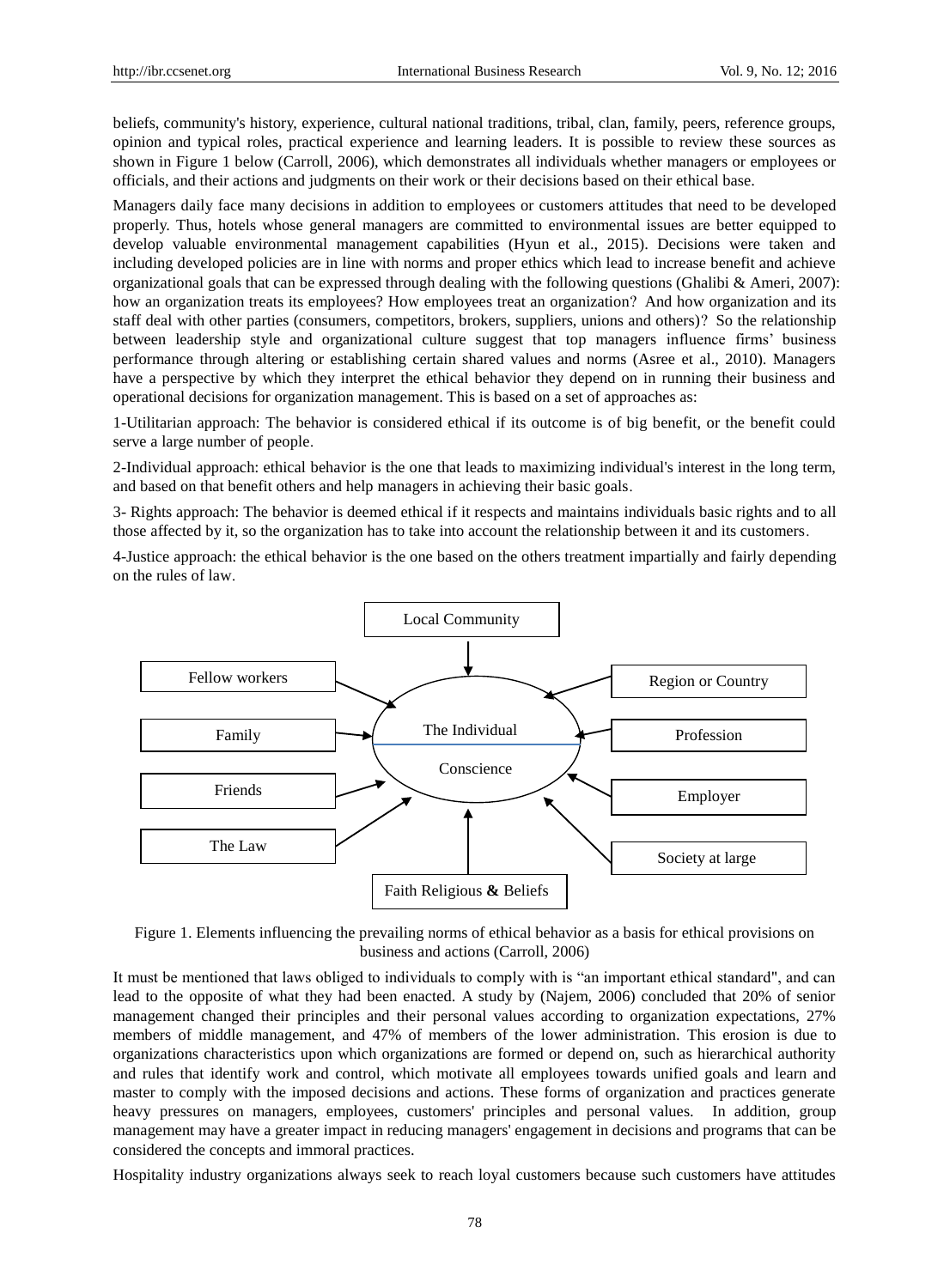that drive them to search for safe, valued and quality products, which are obtained from organizations that comply with professional ethics. That, in turn, helps them to provide their product and face competition with others and ensure their market share. World Tourism Organization has issued a set of legislation and legal instructions under the title (Global Code of Ethics for Tourism-translated into Arabic Language) for 1999, confirming their commitment to equality between men and women who are working in this sector and enhancing human rights, and also indicating tourism employees commitment by providing objective and truthful information to tourists. It also suggests that employees with low wages or self-employed in the tourism sector have the right, even the duty, to have adequate social protection, by reducing job insecurity as much as possible.

The major concern of the World Organization for hotels and restaurants is to promote trade profession reputation and level and ethical commitment - behavior of employers as they are a model for their employees (Houri, 2012). Locally there is a great similarity in the hospitality industry between the Arab States, as well as Jordanian Restaurants Association Regulation ensures proper treatment and behavior of various businesses within the hospitality industry and to ensure their commitment to behaviors and ethics in dealing with their customers since they represent the example to the rest of the employees. Some practices lead to positive organizational results by increasing and developing employees' knowledge and skills, and empowering them to make the most of them (Domínguez-Falcón et al., 2016). Governments, organizations and professional associations and unions who represent employers in multi hospitality industry sectors enact laws and develop behavioral rules, regulations and disciplinary regulations to bind those towards the customer (Houri, 2004).

The following are organizational stress types that can be associated in connection with management ethics. The role of staff involvement is highlighted with previous researches as an inseparable part of customer satisfaction and commitment projects (Kale, 2004).

#### *1- Official Rule Pressures*

Procedures and working methods are set to determine what is needed and what may be reduced to differentiate between individuals and environments due to the unification of what must be done based on the organization's perspective. So these rules become the alternative to individual values, which expose them to ethical pressures known as what is right, but fail to do because of the pressure rules.

#### *2- Manager Pressure*

If managers' pressure was to pass illegal attitudes and actions, it is deemed immoral by the boss since it represents an extortion or damage threat. The acceptance of this pressure is also considered immoral by the subordinate since it is deemed as a bribe to the boss. It is assumed that a manager should embrace competencies irrespective of differences that exist between job applicants and within the organization's needs as long as these individuals have the ability of outstanding and performance in jobs they occupy. Mangers' practice of equal opportunity and non-extremism or discrimination principals are is matters stated by law. But conviction must be generated among these managers and then translated to them in the workplace, as distinction here, is due to race or beliefs, nationality, religion, group or any other difference.

Group work has many values and benefits since it increases individuals' norms and ethical values promoted to their counterparts' level, and the emergence of group standards and ethical values as a result of the interaction, teamwork and team spirit (Najem, 2006). Also, industrial, commercial or service processes complexity make them out of any single person capabilities. The only effective way to deal with problems or to improve current business is to depend on a group or team that provides its members with decision-making participation, information consultation and coordination process improvement between various functional areas and to build confidence and create good relations among the staff and the customers (Isa and Al-Tai, 2008).

#### **7. Research Method**

#### *7.1 Methodology*

The research was carried out by primary data, collected by using a structured questionnaire. The questionnaire was divided into (4) groups. The first group was related to personal information of the study sample, while the second group consisted (6) statements that serve the first dimension in relation to professional ethics and customers' commitment. The third group consisted (8) statements regarding professional ethics related to employees treatment. Finally, the fourth group (6) statements directed toward professional ethics and managerial process officials. The data were analyzed by using data statistical analysis through using SPSS statistical 22 software.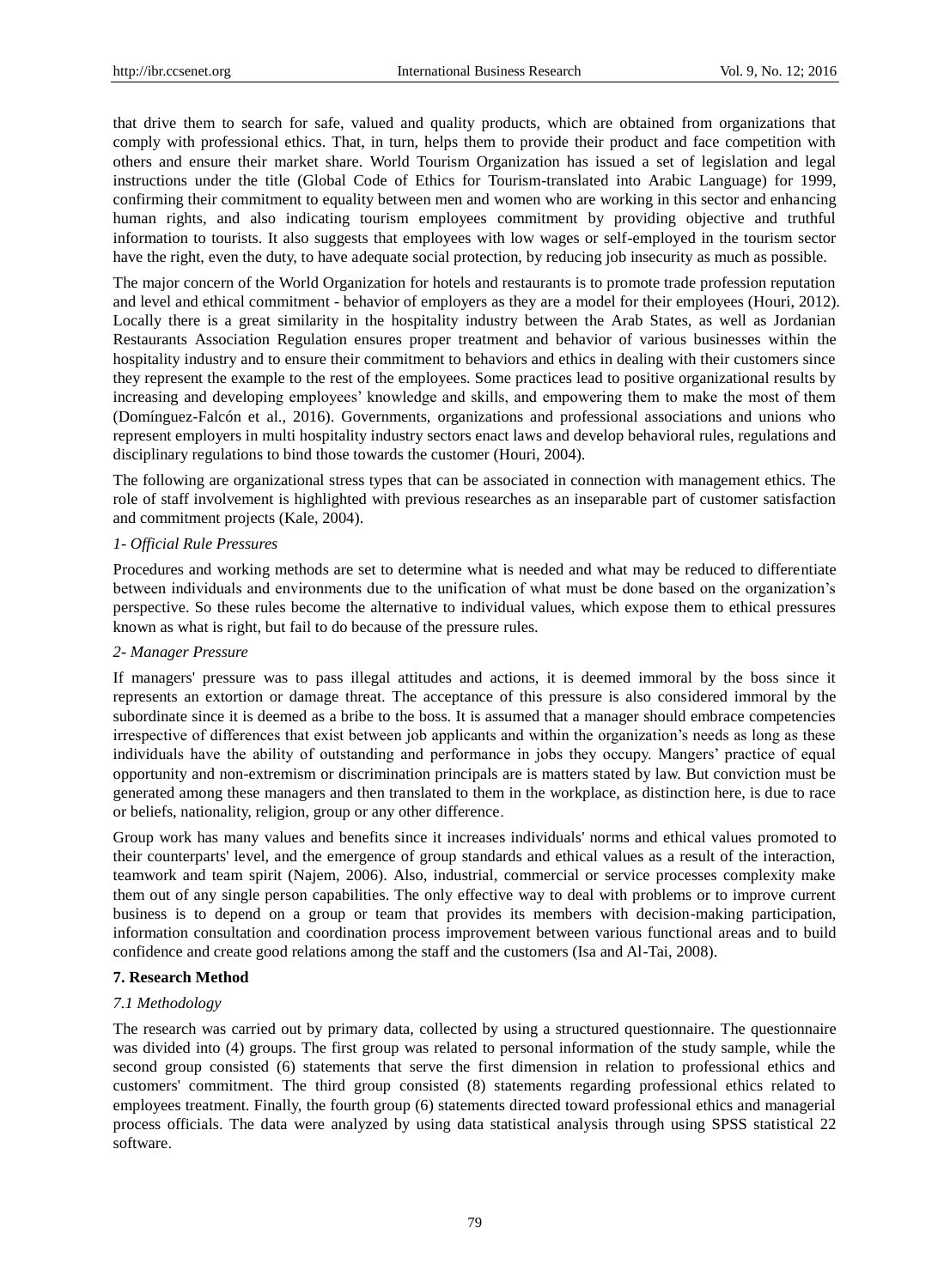## *7.2 Sample and Statistical Population*

The statistical population in this study included staff members in three-star hotels (managers and employees). The questionnaire was distributed among 140 participants, and 124 were recollected, of 88.6%.

## **8. Measurement**

The measurement of this research is depending on two type of variable which are dependent variable and independent variable. Customers' commitment is the dependent variable while employee and managers professional ethics are the independent variables. For the measurement of this variable, the research constructed a questionnaire, based on previous studies and the researchers' practical experience in hospitality industry.

## *8.1 Dependent Variable*

8.1.1 Customers' Commitment

Customers may become narrow-minded and short - sighted if the relationship with the organization is restricted to what is obtained compared with the amount paid for it. Customers' commitment in light of this relationship may mean that customers placing additional and ethical demands are in the forefront (Najem, 2006). Commitment to business ethics is a reflection of trust, transparency and credibility requirements that confirm to avoid all forms of fraud, corruption and unethical practices (Kafi, 2014). As for organizations dealing with other parties such as suppliers, brokers and trade unions, it is outside the research framework, where the focus is on ethical – professional relationships between departments and employees and how they deal with these customers. Customer relationship management (CRM) in hotels has a strong effect on identifying and retaining the most profitable guests; and improving the commitment and loyalty of new guests (Wang, 2012).

## *8.2 Independent Variables*

8.2.1 Employees Professional Ethics

The creating key of an organization's competitive advantage is directly based on respecting its members' diversity and allowing each of them to utilize his capabilities and skills to the maximum. This encourages employees to follow positive behavior and perseverance in creative work and commitment to main supreme interests of organizations (Ghalibi & Ameri, 2007). Despite that, individuals may possess such compliance and commitment to public standards (laws and principles and ethical standards), as the one group member finds due to the interconnection between group members and group common standards.

8.2.2 Managers Professional Ethics

Managers are individuals who have a significant impact on subordinates, due to position powers. Because of unequal status and power between the two, there is a need to settle that through one option, which is either the subordinate agrees with the manager or rejects and leaves. Some research indicated that employees working for transformational leaders are more innovative and direct their energy toward the benefit of the organization (Xenikou & Simosi, 2006). Demonstrating transformational leadership behavior can be successful (Mesu et al., 2015) and lead to higher customer commitment.

### **9. Data Analysis & Results Discussion**

The reliability coefficient presented by alpha showed a degree of 86.7%, which is relatively high and accepted for scientific research, and gives a good indication on the formulation of the research tool, accuracy, and consistency of the objectives of the study, which enhances the reliability of the results.

### *9.1 Descriptive Statistic Results*

### 9.1.1 Demographical Results

Table 1 indicated that majority of employee's who are working in three stars hotel are males where their percent is 85% of the total sample. 69% of the samples ages were ranged between 20-30 years, 28% were between 31-40 years. In regard to the education level, 38% of the study sample had a secondary school degree, and 34% of the sample had a diploma, while 26%were bachelor's degree holders and 2% were master's degree holders. It is worth mentioning that such type of hotels and due to services nature, do not need staff with higher education levels. As for years of experience the sample majority had less than 5 years' experience that is 47%, while 35 % had an experience period from 6 to 10 years, and 11 % had an 11 to 15 years' experience. In terms of monthly income, 55% of the samples income was less than 200 JD, while 26% have a monthly income for 201-400 JD, and 19% of the samples income ranged between 401-600 JD. None of the sample's subjects have more than the mentioned levels of monthly income.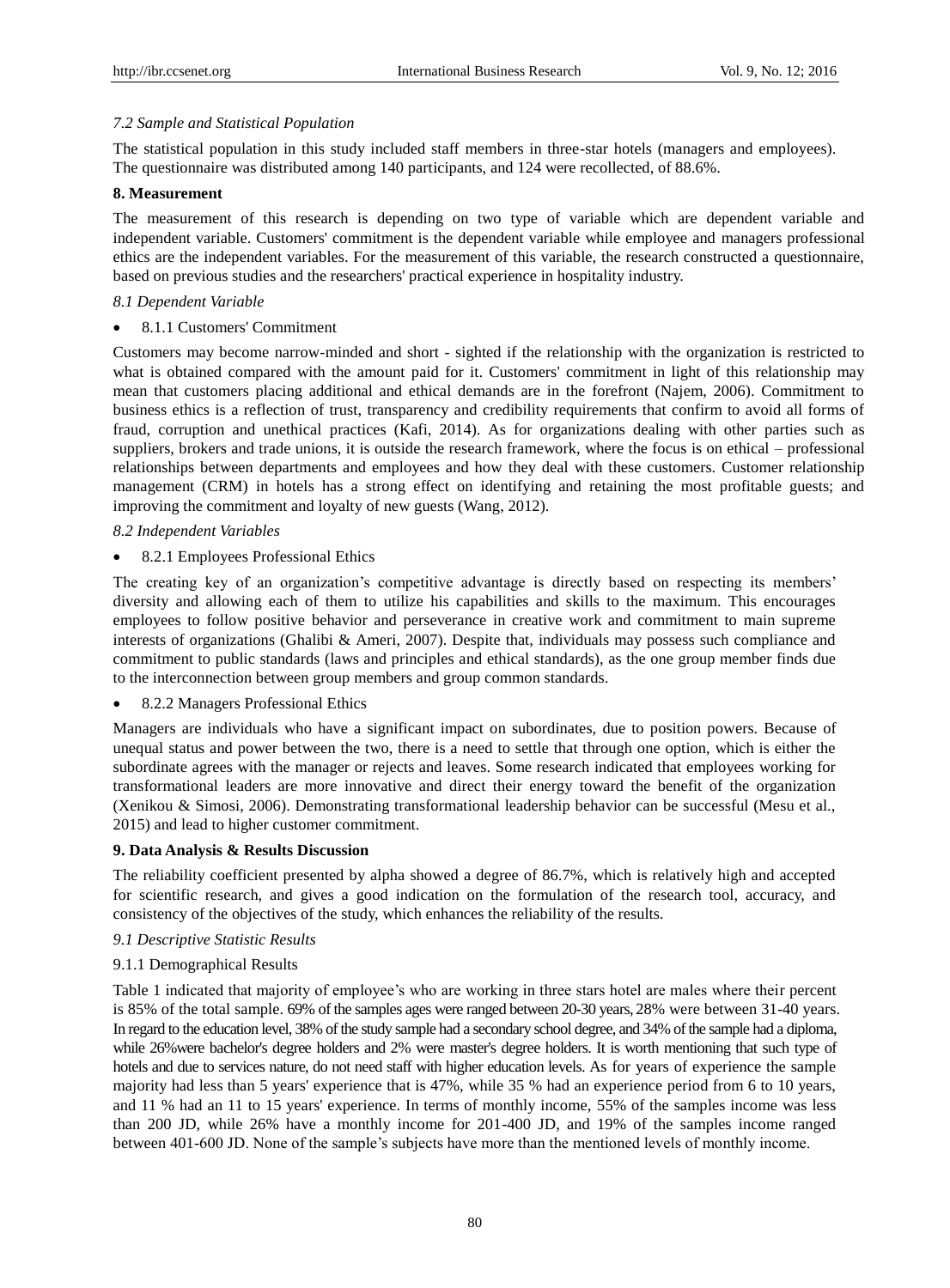| <b>Variable</b>          | Frequency      | Percentage%     |  |  |
|--------------------------|----------------|-----------------|--|--|
| <b>Gender</b>            |                |                 |  |  |
| Male                     | 106            | %85             |  |  |
| Female                   | 18             | %15             |  |  |
| Age                      |                |                 |  |  |
| $20-30$ years            | 86             | $\%69$          |  |  |
| $31-40$                  | 34             | %28             |  |  |
| $41 - 50$                | 4              | $\%3$           |  |  |
| <b>Educational level</b> |                |                 |  |  |
| High School              | 48             | %38             |  |  |
| Diploma                  | 42             | $\%34$          |  |  |
| Bachelor                 | 32             | $\frac{626}{6}$ |  |  |
| Master                   | $\overline{2}$ | $\frac{0}{2}$   |  |  |
| Years of experience      |                |                 |  |  |
| Less than 5 years        | 58             | %47             |  |  |
| 6- to 10 years           | 44             | % 35            |  |  |
| 11 to 15 years           | 14             | %11             |  |  |
| 16 years and above       | 8              | $\%7$           |  |  |
| <b>Monthly Income</b>    |                |                 |  |  |
| Less than 200 JD         | 68             | % 55            |  |  |
| 201-400                  | 32             | % 26            |  |  |
| 401-600                  | 24             | %19             |  |  |
| <b>Total</b>             | 124            | 100%            |  |  |

Table 1. Sample distribution according to Demographic information

Based on the analysis, it can be concluded that employees were youth and those whom their age ranged between 20-30 years, the majority were males, their salaries were less than 200 JD, and they have secondary school or diploma and most of them are at the beginning of the job ladder and have limited experience. Thus the results revealed that employees in the hotels are youth, mature and capable of providing service with high levels, and it could be understood from another aspect that three stars hotels are a link or stage in which employees are developed to move to four or five stars hotels.

#### 9.1.2 Pearson Correlation

Pearson correlation is used to answer such a question as in table 2, and for scientific research a correlation of 0.643 and 0.531 for both types of independent variables, namely employee ethics and management ethics, respectively, Results showed a strong relationship between the client commitment and independent variables, as correlation appeared at a level of 0.056 significance, for employee ethics and 0.003 significance for the management ethics.

|               |                     | AVGCom   | <b>AVGEMP</b> | AvgMANG |  |
|---------------|---------------------|----------|---------------|---------|--|
| AVGCom        | Pearson correlation |          |               |         |  |
|               | $Sig. (2-tailed)$   |          |               |         |  |
|               | N                   | 124      |               |         |  |
| <b>AVGEMP</b> | Pearson correlation | $.643**$ |               |         |  |
|               | Sig. (2-tailed)     | .056     |               |         |  |
|               | N                   | 124      | 120           |         |  |
| AvgMANG       | Pearson correlation | $531*$   | $562*$        |         |  |
|               | $Sig. (2-tailed)$   | .003     | .001          |         |  |
|               | N                   | 124      | 124           | 124     |  |

## Table 2. Pearson Correlation

\* Significant at a level of 0.01.

\*\*Significant at a level of 0.05.

9.1.3 Mean and Standard Deviation for Different Factors Expected to Affect Clients' Commitment in Relation to Employees and Management Professional Ethics

The descriptive statistics of all questions investigated in this study were illustrated in table 3 (mean and standard deviation). Using data from 20 observations, the analysis of the sample study also shows that the employee professional ethics were found to have a mean of 3.96, while 4.08 were for the management professional ethics. It was also proven that the customers' commitment had a mean of 4.1.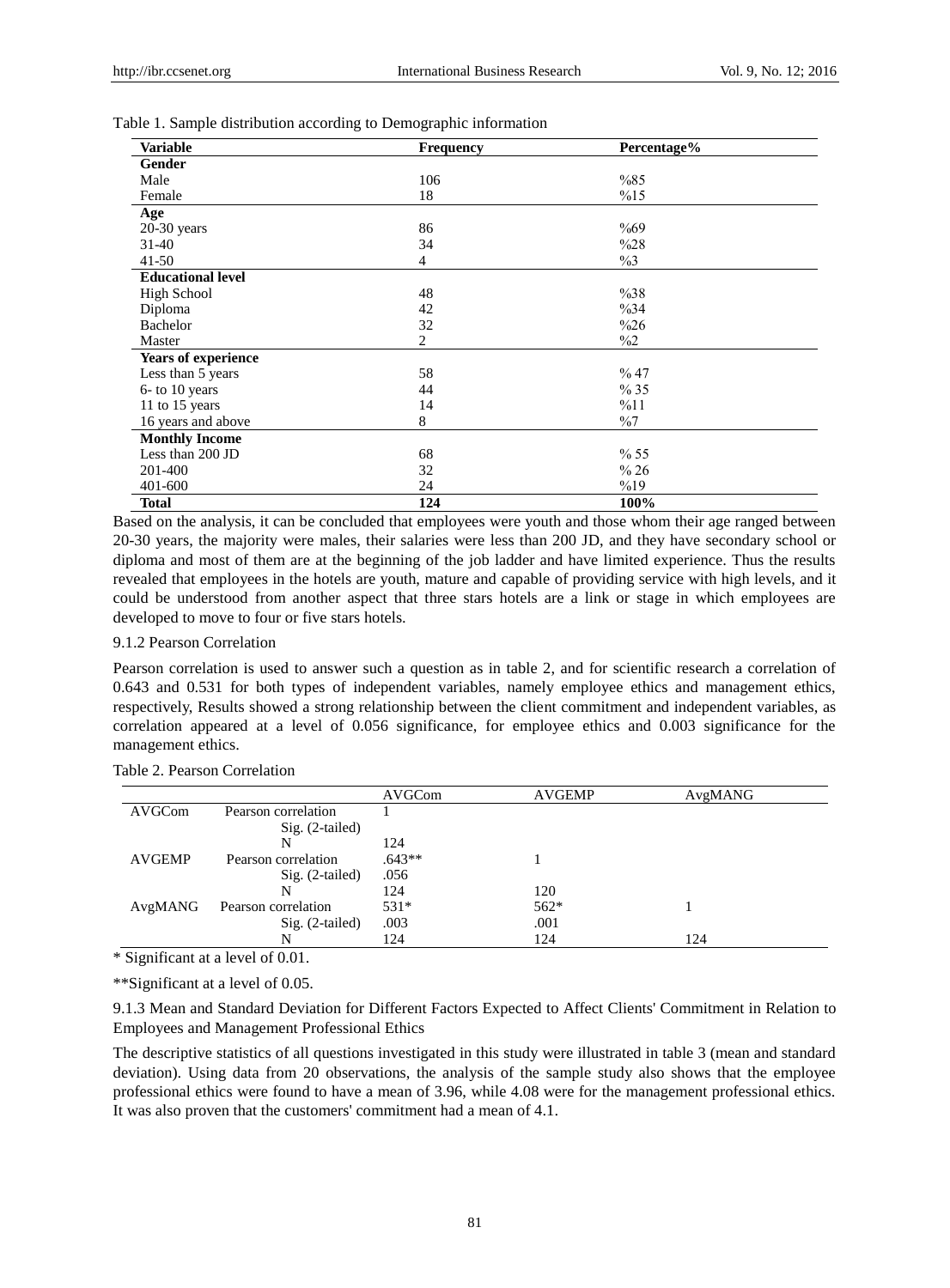#### Table 3. Means and standard deviations of sample's responses

| No.                        | Question                                                                                                | Mean           | S.D. |  |  |
|----------------------------|---------------------------------------------------------------------------------------------------------|----------------|------|--|--|
| <b>Customer commitment</b> |                                                                                                         |                |      |  |  |
| 1                          | Dealing with customer attitude as imposed by profession ethical concept causes employees                | 3.23           | 1.06 |  |  |
|                            | self-conflict                                                                                           |                |      |  |  |
| 2                          | Many professional ethic principles approved an action plan that helped to gain customers commitment     | 4.18           | 0.74 |  |  |
| 3                          | Due to principle "achieving profit" customers are given improper information                            | 4.29           | 1.18 |  |  |
| $\overline{4}$             | Big distinction in customer's treatment, based on personal interest of managerial official not by order | 4.61           | 1.11 |  |  |
|                            | of importance.                                                                                          |                |      |  |  |
| 5                          | Kindness to deal with customer is basic in gaining customer satisfaction and commitment                 | 4.50           | 0.74 |  |  |
| 6                          | Managers follow the principle of "customer is always right even if not"                                 | 3.81           | 1.16 |  |  |
|                            | <b>Total</b>                                                                                            | 4.103          |      |  |  |
|                            | <b>Employee professional ethics</b>                                                                     |                |      |  |  |
| 7                          | Rewards and bonuses are granted to hard working employees                                               | 3.73           | 0.79 |  |  |
| 8                          | Punishment methods are based on the size of default                                                     | 3.71           | 0.82 |  |  |
| 9                          | Personal relationship exempts employee from many punishments                                            |                | 1.27 |  |  |
| 10                         | Service rewards granted to all staff are systematically fair                                            | 4.19           | 1.01 |  |  |
| 11                         | Employees are appointed to personal relationships                                                       | $\overline{4}$ | 1.40 |  |  |
| 12                         | Rewards and money incentives are granted for men more than women                                        | 4.03           | 0.90 |  |  |
| 13                         | Discrimination of gender, not on efficiency and qualifications                                          | 4.11           | 1.06 |  |  |
| 14                         | Females are excluded from positions that affect work decisions                                          | 3.84           | 1.23 |  |  |
|                            | <b>Total</b>                                                                                            | 3.958          |      |  |  |
|                            | <b>Management professional ethics</b>                                                                   |                |      |  |  |
| 15                         | The aim of the job is to obtain experience                                                              | 4.34           | 1.20 |  |  |
| 16                         | Organization is considered a lifetime job                                                               | 4.40           | 1.05 |  |  |
| 17                         | Managers create a work atmosphere that gives employees a sense of cooperation, intimacy and             | 3.86           | 1.11 |  |  |
|                            | equality                                                                                                |                |      |  |  |
| 18                         | Managers work to build one teamwork principle within employee's behavioral morals.                      | 3.73           | 1.10 |  |  |
| 19                         | Managers are obliged to follow professional ethics that cause comfort to customers                      | 4.27           | 1.06 |  |  |
| 20                         | Implementation of professional ethics causes a conflict between employees, managers and customers       | 4.11           | 1.12 |  |  |
|                            | <b>Total</b>                                                                                            | 4.1183         |      |  |  |

*9.2 Hypotheses Testing* 

The model hypotheses testing results show that the variables of mission; employee and management professional ethics (the independent variables) jointly explain 53% of the variance (R2) of customers' commitment. As F-value =  $60.346$  with p < 05, it can be said that the model has a good fit for the data. As shown, there is a significant relationship between the dependent and independent variables; hence, H1 and H2 were accepted. The results show that staff professional ethics (both employees and managers) is positively correlated with customers' commitment, and could be depended on, all as indicated in table 4.

Table 4. Hypotheses Test

| <b>Dependent variable (Customers Commitment)</b> |                  |         |           |              |  |
|--------------------------------------------------|------------------|---------|-----------|--------------|--|
| Independent variables                            | Beta             | t-value | Sig       | Adaptability |  |
| Employee professional ethics                     | 0.174            | 1.090   | $0.036**$ | Supported    |  |
| Management professional ethics                   | 0.178            | 2.405   | $0.007*$  | Supported    |  |
| Multiple $R = 0.73$                              |                  |         |           | $R^2 = 0.53$ |  |
| Adjusted                                         | Standard         |         |           |              |  |
| $F = 60.346$                                     |                  |         |           | p < 0.001    |  |
| $R^2 = 0.52$                                     | $Error = 0.3125$ |         |           |              |  |
| <i>Note.</i> * Significant at a level of 0.01.   |                  |         |           |              |  |

\*\*Significant at a level of 0.05.

#### **10. Summary and Conclusion**

Based on the descriptive results, most of the three-star hotel employees are males, their age ranged between 20-30 years; their monthly rate is less than 200 JD. Most of the staff were high school or diploma educated, most of them have less than 5 years' experience this is due to the fact that most of the employees leave the work in this type of hotels and move to higher level hotels where wages are more suitable with their experience. While the main purpose of the study was to explore the relationship between employee and managers professional ethics on the customers' commitment, in terms of the three-star hospitality sector in Jordan, results showed a positive effect of the professional ethics on the customers' commitment to a positive significant relationship. For the higher the ethics are, the level of commitment is expected to be higher. Since managers have their perspectives, they should create competitive advantage in their organization, by respecting its members', diversity and allow each of them to utilize their capabilities and skills to the maximum limits. Sign long-term contracts with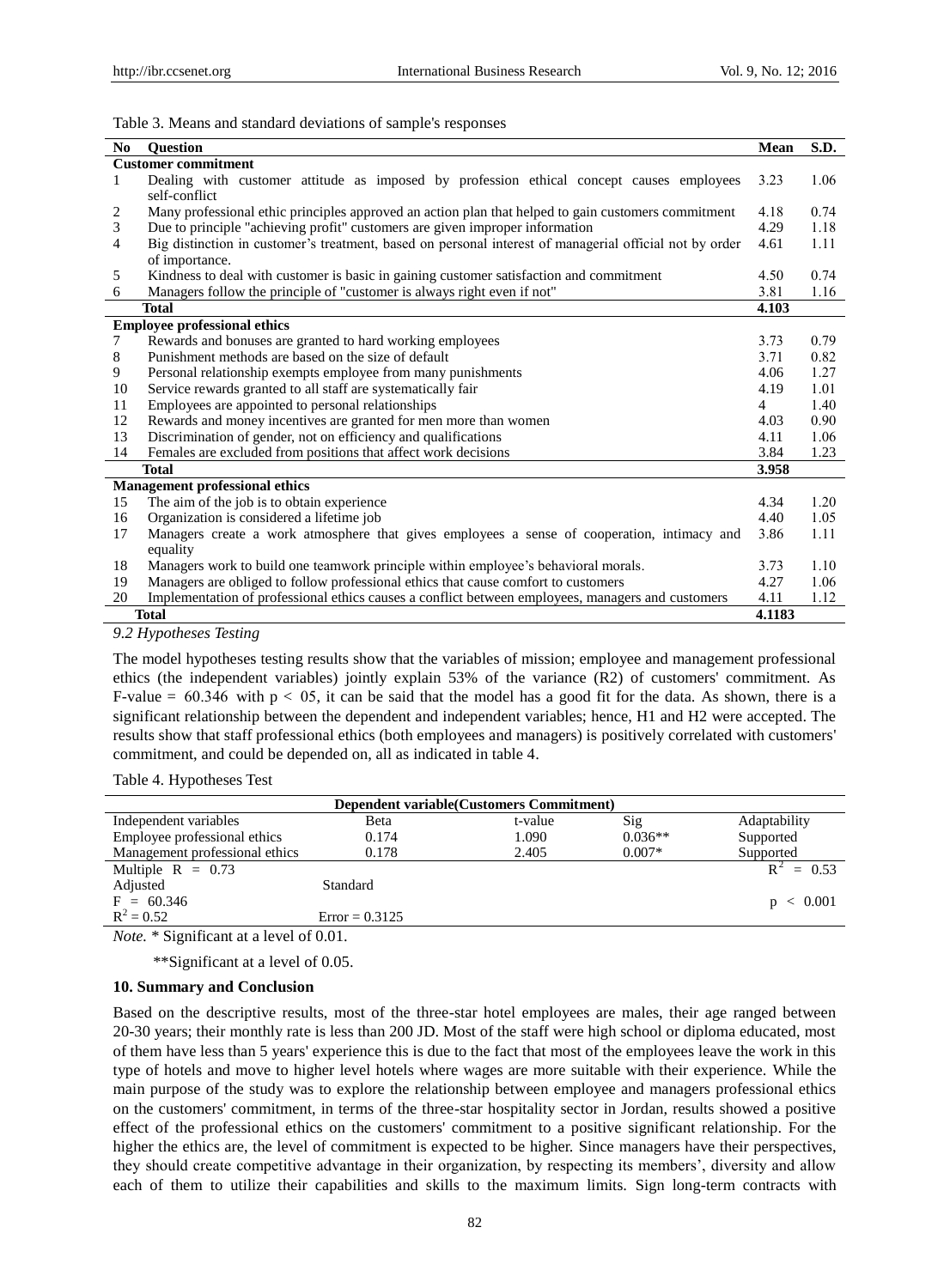employees', diversification and increasing objectivity and real rewards to comply and to convince employees to stay in the same organization, this may push employees in return to follow positive behavior and perseverance in creative work and commitment to supreme interests of the main organization, where they are to maximize the excellence of performance, innovation and social responsibility, integrity, trust and protect work secrets and adopt teamwork style.

#### **11. Recommendations and Limitations**

The target of this paper was to explore the relationship between employee and managers professional ethics with customers' commitment. It is recommended to adopt the study on higher star hotels, as they are expected to be more professional and may reveal other results. Future research may pinpoint the weakness in the ethical professional standards in relation to effort and work quality, to increase three-star effectiveness in the industry. Results may not represent the whole population of staff, because in Jordan it is very hard to directly contact them, especially the managers that may be a limitation. In addition, this research was cross-sectional; nothing definite can be concluded concerning causal relationships as by conducting longitudinal studies.

#### **References**

- Aksu, A. A. (2004). Turnover costs: research among five-star hotels in the city of Antalya, Turkey. *Tourism Analysis, 9*(3), 207-217. http://dx.doi.org/10.3727/1083542042781230
- Alake, B. (2008). New Management: theories and concepts. Dar Al-Yazouri, Amman, Jordan.
- Asree, S., Zain, M., & Razalli, M. R. (2010). Influence of leadership competency and organizational culture on responsiveness and performance of firms. *International Journal of Contemporary Hospitality Management, 22*(4), 500-516. http://dx.doi.org/10.1108/09596111011042712
- Carroll, A. B., & Bocholt, A. K. (2006). Business and Society Ethics and Stakeholder Management. South Western. Thomson. U.S.A.
- Davidson, M. C. G., Timo, N., & Wang, Y. (2010). How much does labour turnover cost? A case study of Australian Four- and Five-star hotels. *International Journal of Contemporary Hospitality Management*, *22*(4), 451-466. http://dx.doi.org/10.1108/09596111011042686
- Dom ínguez-Falcón, C., Mart ín-Santana, J., & De Sa á-Pérez, P. (2016). Human resources management and performance in the hotel industry. *International Journal of Contemporary Hospitality Management, 28*(3), 490-515. http://dx.doi.org/10.1108/IJCHM-08-2014-0386
- Ford, R. C., Sturman, M. C., & Heaton, C. P. (2012). Managing Quality Service in Hospitality: How Organizations Achieve Excellence in the Guest Experience. Delmar, Cengage Learning, Clifton Park, NY.
- Ghalibi, T. M., & Ameri S. M. (2007), Business and Administration Dar Wael, Amman, Jordan. PMCid: PMC2266966
- Ghalibi, T. M., & Ameri, S. M. (2005). Social Responsibility and Business Ethics. Business and Community. Dar Wael for publication, Jordan.
- Houri, M. T. (2012). Legislation and professional organizations in hospitality industry. Unpublished manuscript Amman, Jordan.
- Houri, M. T. (2004). Legal relations in hospitality industry. Unpublished manuscript, Amman, Jordan.
- Hyun J. K., Jeongdoo, P., & Wen, J. (2015). General managers' environmental commitment and environmental involvement of lodging companies. *International Journal of Contemporary Hospitality Management, 27*(7), 1499-1519. http://dx.doi.org/10.1108/IJCHM-01-2014-0011
- Issa, K., & Abdullah, A. R. (2008). Total Quality Management, Dar Yazouri, Jordan.
- Kafi, M. Y. (2014). Ethics of Tourism and Hospitality Industry, Dar Rowad, Amman, Jordan.
- Kale, S. (2004). CRM failure and the seven deadly sins. *Marketing Management Journal, 13*(5), 42-46.
- Karatepe, O. M. (2013). Perceptions of organizational politics and hotel employee outcomes: the mediating role of work engagement. *International Journal of Contemporary Hospitality Management, 25*(1), 82-104. http://dx.doi.org/10.1108/09596111311290237
- Mesu, J., Sanders, K., & Van Riemsdijk, K. (2015). Transformational leadership and organizational commitment in manufacturing and service small to medium-sized enterprises. *Personnel Review, 44*(6), 970-990. http://dx.doi.org/10.1108/PR-01-2014-0020